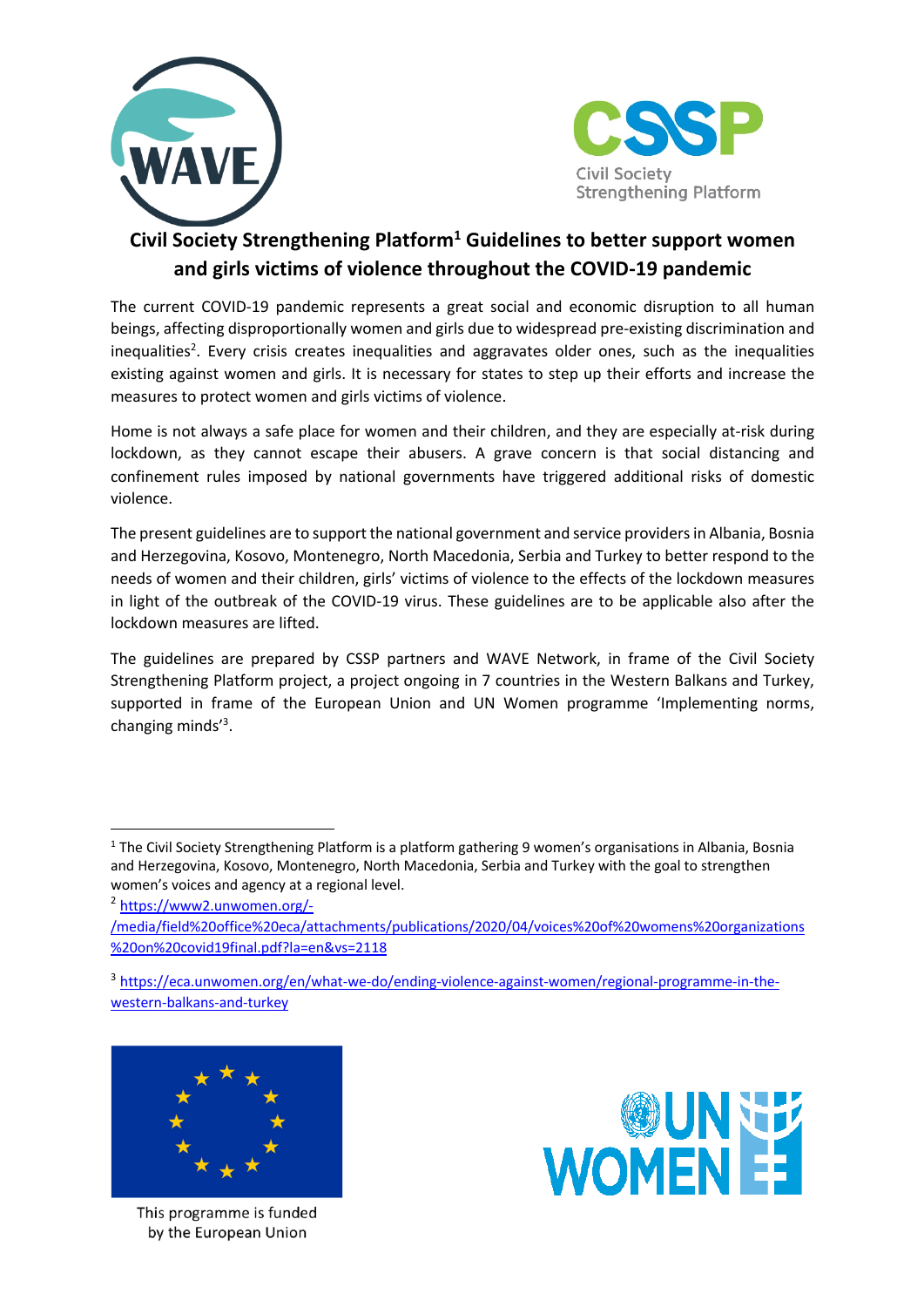



## **In order to better cater to the needs of women and girls' victims of violence, national governments in the Western Balkans and Turkey should consider the following:**

- Prevention and support services provided by women's NGOs and other state services should be declared essential services to allow them to function at full capacity
- Provide financial support to women's NGOs running vital support services such as: national helpline, women's helplines, women's shelters, women's counselling services
- Constantly engage with women's NGOs to plan the response to the COVID-19 crisis, in planning the lockdown measures and the lift of the lockdown measures
- In consultation with women's NGOs, prepare and implement emergency protocols for shelters for victims of violence, to address the challenges of the pandemic
- Cooperate with women's NGOs and other civil society organisations to respond to the needs of vulnerable groups that are most at risk, such as: women with disabilities, Roma women, women living in rural areas
- Continue to adhere to the standards of the Council of Europe Convention on preventing and combating violence against women and domestic violence  $-$  the Istanbul Convention  $$ especially in times of crisis
- Gather gender responsive data and statistics for sound policy-making. There is need for a rapid national gender-responsive assessment of the needs and priorities of women victims of violence and disadvantaged groups
- Provide clear instructions and standard operating procedures to all state institutions (health, education, social work, police) so that they can provide a gender-sensitive response to victims of violence
- Provide strict orders for health care professionals, social workers, police and other institutions involved in these actions to maintain the confidentiality of the location of women's shelters
- Launch awareness raising campaigns (online or using other platforms) to inform citizens on services available for women and girls victims of violence, APPs that can be used by victims of violence to contact support services



This programme is funded by the European Union